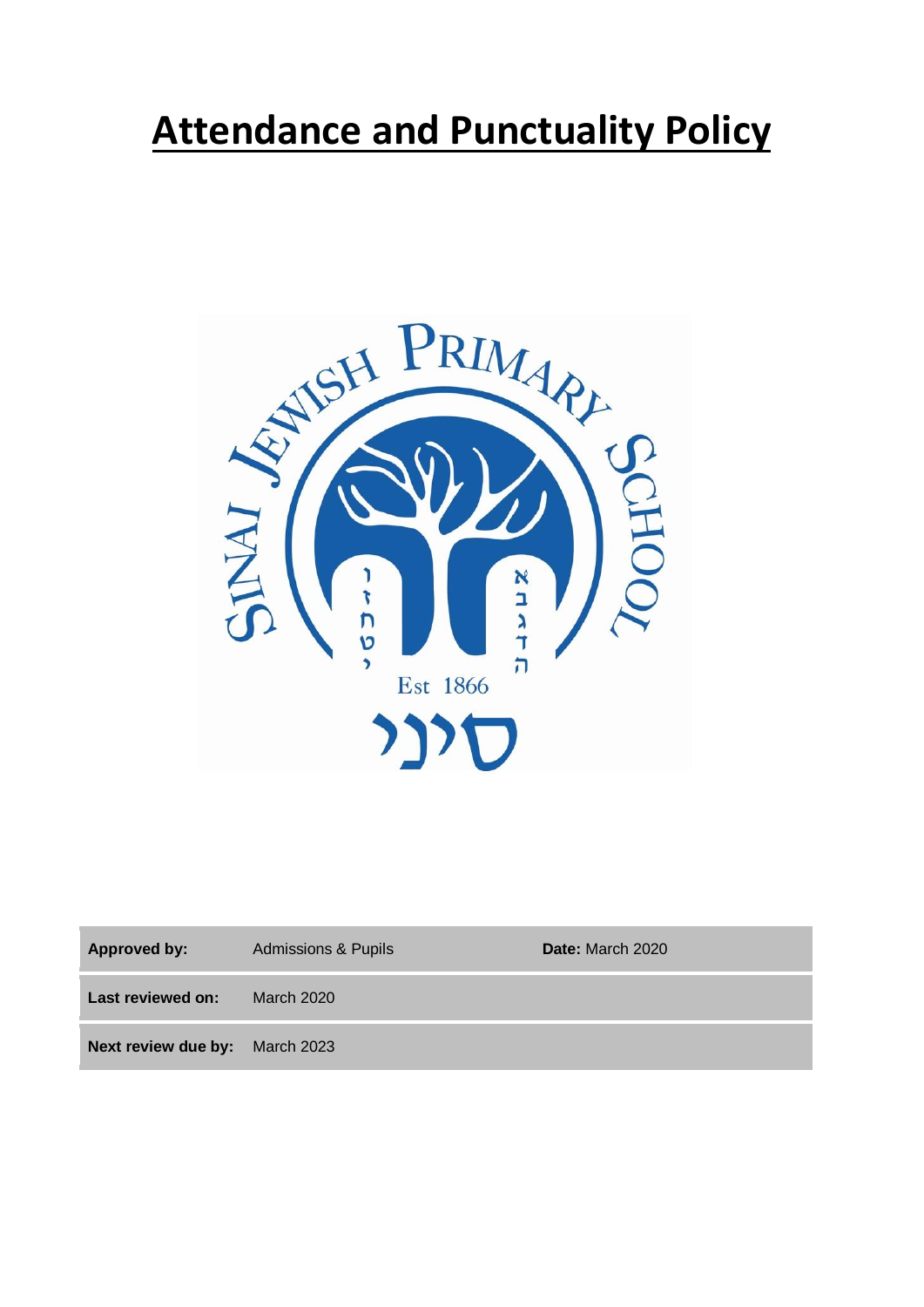*It is our belief that good attendance and punctuality is at the heart of a child's progress and is, therefore, fundamental to our school's success.* 

# **Aims**

Our school aims to meet its obligations with regards to school attendance by:

- Promoting excellent attendance and punctuality and reducing absence, including persistent absence
- Ensuring every pupil has access to full-time education to which they are entitled
- Acting early to address patterns of absence

We will also support parents to perform their legal duty to ensure their children of compulsory school age attend regularly, and will promote and support punctuality in attending lessons.

This policy reflects Sinai's Jewish ethos and our commitment to every child. The DfE set high expectations for attendance for primary age pupils. For your children to gain the greatest benefit from their education, it is vital that they attend regularly and be at school, on time, every day the school is open unless the reason for the absence is unavoidable. This is a successful school and your child plays their part in making it so.

The school sets attendance targets each year as part of the School improvement Plan. These are agreed by the senior staff and governors at the annual target-setting meeting. The targets are aspirational yet realistic, and based on attendance figures achieved in previous years. The school considers carefully the attendance figures for other similar schools when setting its own targets.

Sinai School expects primary age pupils to attend school for a minimum of 97% of the school year.

# **Legislation and guidance**

This policy meets the requirements of the school attendance quidance from the Department for Education (DfE), and refers to the DfE's statutory guidance on [school attendance parental responsibility measures.](https://www.gov.uk/government/publications/parental-responsibility-measures-for-behaviour-and-attendance) These documents are drawn from the following legislation setting out the legal powers and duties that govern school attendance:

- [The Education Act 1996](https://www.legislation.gov.uk/ukpga/1996/56/part/VI/chapter/II)
- [The Education Act 2002](http://www.legislation.gov.uk/ukpga/2002/32/part/3/chapter/3)
- [The Education and Inspections Act 2006](http://www.legislation.gov.uk/ukpga/2006/40/part/7/chapter/2/crossheading/school-attendance)
- [The Education \(Pupil Registration\) \(England\) Regulations 2006](http://www.legislation.gov.uk/uksi/2006/1751/contents/made)
- [The Education \(Pupil Registration\) \(England\) \(Amendment\) Regulations 2010](http://www.centralbedfordshire.gov.uk/Images/amendment-regulation-2010_tcm3-8642.pdf)
- [The Education \(Pupil Registration\) \(England\) \(Amendment\) Regulations 2011](http://www.legislation.gov.uk/uksi/2011/1625/made)
- [The Education \(Pupil Registration\) \(England\) \(Amendment\) Regulations 2013](http://www.legislation.gov.uk/uksi/2013/756/made)
- [The Education \(Pupil Registration\) \(England\) \(Amendment\) Regulations 2016](http://legislation.data.gov.uk/uksi/2016/792/made/data.html)
- [The Education \(Penalty Notices\) \(England\) \(Amendment\) Regulations 2013](http://www.legislation.gov.uk/uksi/2013/756/pdfs/uksiem_20130756_en.pdf)

This policy also refers to the DfE's guidance on the [school census,](https://www.gov.uk/government/publications/school-census-2017-to-2018-guide-for-schools-and-las) which explains the persistent absence threshold.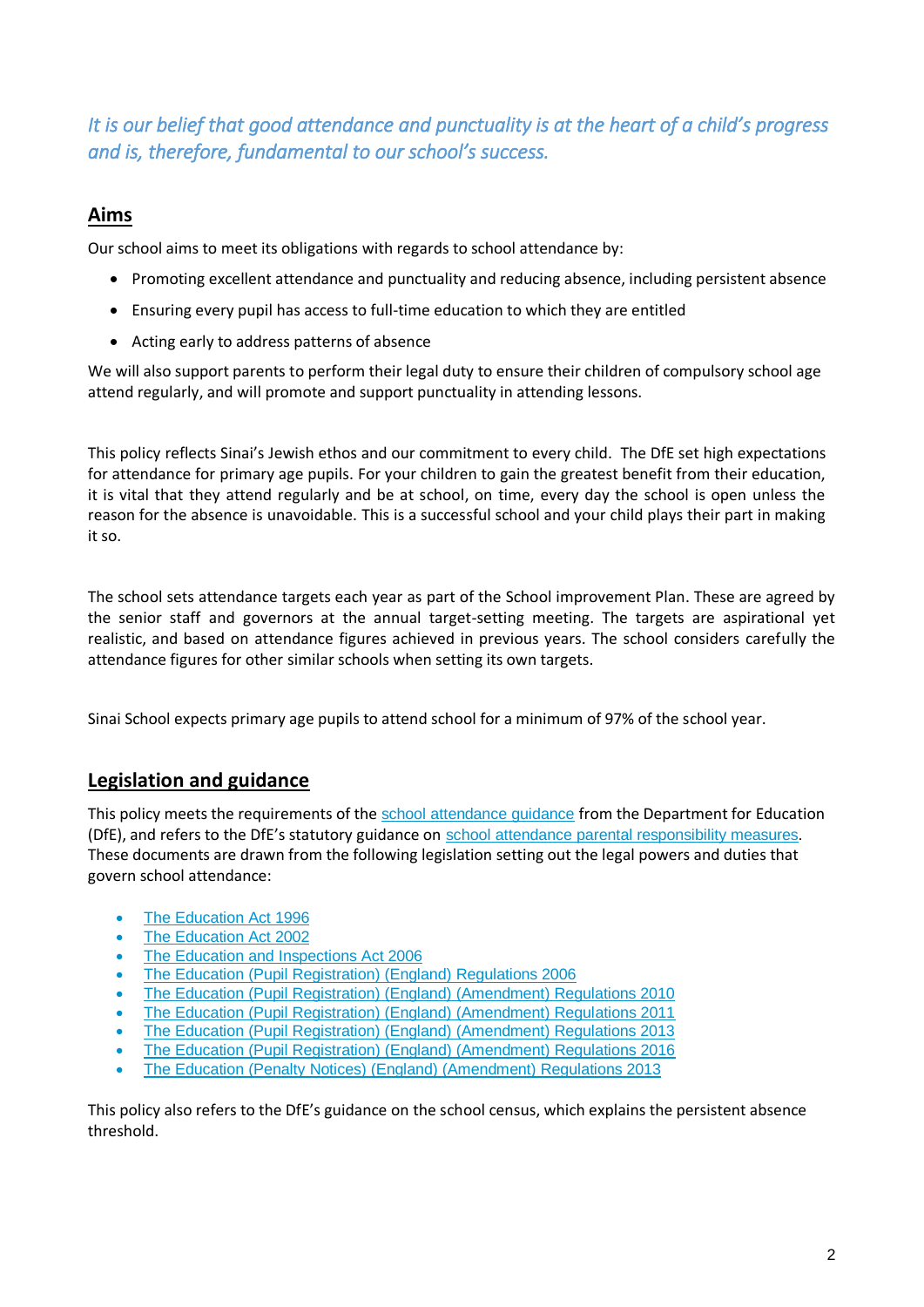# **School procedures**

# **Attendance register**

By law, all schools are required to keep an attendance register, and all pupils must be placed on this register.

The attendance register will be taken at the start of the first session of each school day and once during the second session. It will mark whether every pupil is:

- Present
- Attending an approved off-site educational activity
- Absent
- Unable to attend due to exceptional circumstances

Any amendment to the attendance register will include:

- The original entry
- The amended entry
- The reason for the amendment
- The date on which the amendment was made
- The name and position of the person who made the amendment

See appendix 1 for the DfE attendance codes.

Every entry in the attendance register will be preserved for 3 years after the date on which the entry was made.

Pupils must arrive in school for lessons to begin by 8.45 on each school day.

The register for the first session will be taken at 8.45 and will be kept open until 9.15. The register for the second session will be taken at; 1.00 for EYFS and KS1 and 1.30 for KS2. Registers are checked by Administrative Staff.

# **Unplanned absence**

Parents must notify the school on the first day of an unplanned absence by 9.00am. The explanation of absence can be given through the following methods:

- $\triangleright$  completing and sending the Absence Request Form found on the School's website
- $\triangleright$  telephone call to the School and leave a message on the automated system;
- $\triangleright$  In person at the School Office;
- email to [absences@sinai.brent.sch.uk](mailto:absences@sinai.brent.sch.uk) giving details of your child's name, registration group and reason for absence.

If your child is absent on grounds of illness, please provide details of the illness.

A pupil's absence will be considered as unauthorised until a satisfactory explanation is received.

Absence due to illness will be authorised unless the school has a genuine concern about the authenticity of the illness.

If the authenticity of the illness is in doubt, the school may ask parents to provide medical evidence, such as a doctor's note, prescription, appointment card or other appropriate form of evidence. We will not ask for medical evidence unnecessarily.

If the school is not satisfied about the authenticity of the illness, the absence will be recorded as unauthorised and parents will be notified of this.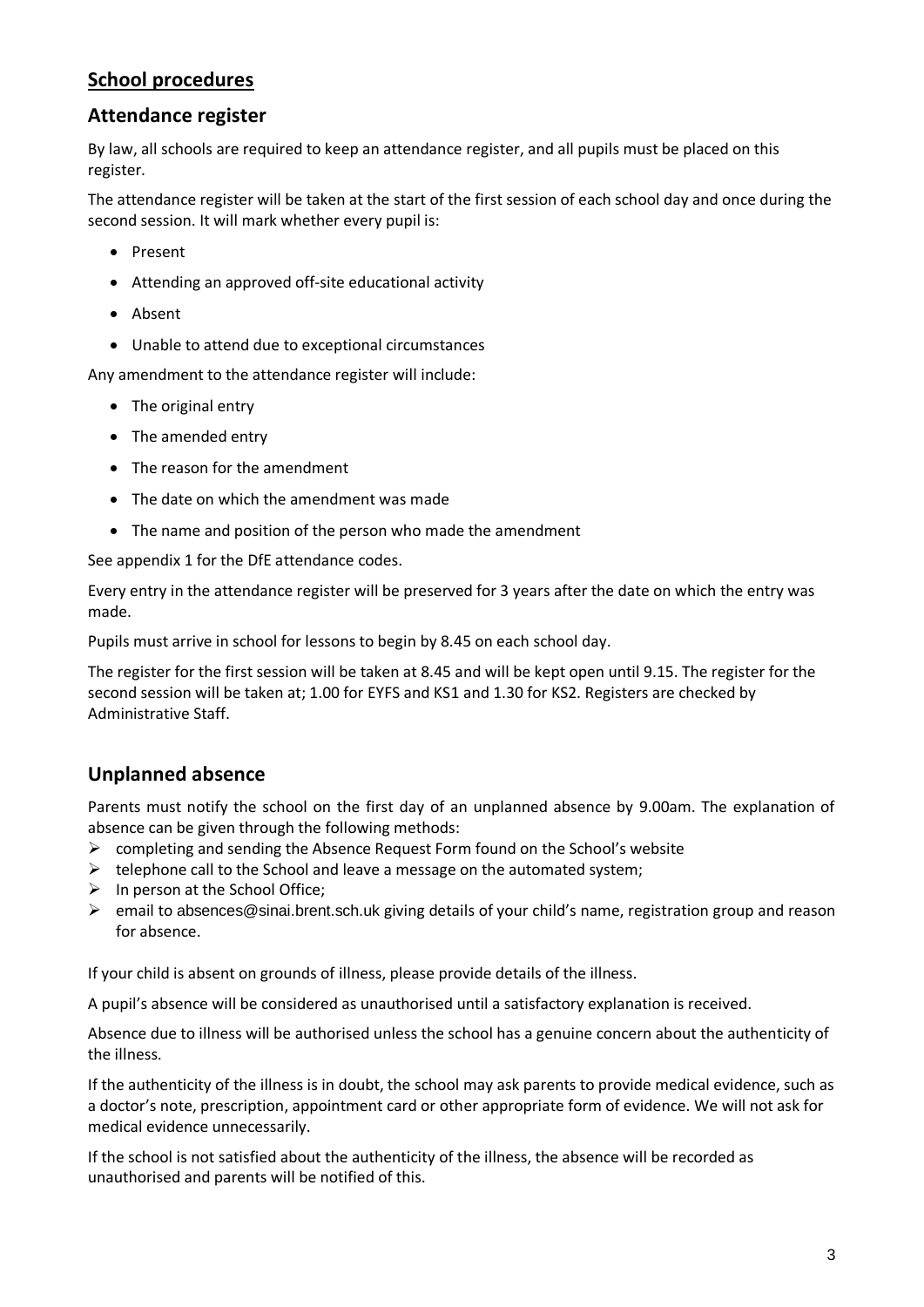# **Medical or dental appointments**

Missing registration for a medical or dental appointment is counted as an authorised absence; advance notice is required for authorising these absences.

However, we encourage parents to make medical and dental appointments out of school hours where possible. Where this is not possible, the pupil should be out of school for the minimum amount of time necessary.

# **Lateness and punctuality**

A pupil who arrives late but before the register has closed (at 9.15) will be marked as late, using the appropriate code. Code L: Late arrival before register has closed.

A pupil who arrives after the register has closed will be marked as absent, using the appropriate code. Code U: Arrival after registration, or with another absence code if that is more appropriate,

All pupils who are late must report to the school office where a note will be made of their name and their time of arrival. This will then be recorded on the school's system. An explanation must be sort from parents. Parents entering the school to speak to the admin department or to bring a child in late must come through the front entrance to be signed in.

It is recognised that there may be circumstances when a child may arrive late for a period of time because of transport difficulties or because of prolonged illness. The school would adopt a flexible approach in these instances and work with the child and parents/guardians to help in any way possible.

Persistent lateness is defined by the school as five or more days in a term.

#### **Following up absence**

The school will follow up any absences to ascertain the reason, ensuring proper safeguarding action is taken where necessary. The school will identify whether the absence is approved or not and identify the correct attendance code to use.

# **Reporting to parents**

Reports of attendance are issued to all parents/guardians as part of the annual report. Attendance, including lateness, issues will be discussed at Parents Evenings with parents/guardians, if the School deem attendance to be unsatisfactory or a cause for concern.

If a child's attendance drops below the school target then the following action will be taken –

- If attendance drops below the school target of 97% the attendance officer will monitor the reasons for absence.
- If attendance drops below 92% then the attendance officer will continue to monitor the reasons for absence. They may talk to the class teacher or contact parents to discuss the reason for this and any necessary action will be agreed.
- If attendance drops below 90% then this will be classed as persistent absence. Parents will be contacted by the attendance officer and may also be asked to meet with the Headteacher/deputy Headteacher. Regular monthly meetings/ telephone calls will continue until attendance improves.

If there is no improvement after the second monthly meeting, Local Authority guidance will be followed and a referral may be made to the Education Welfare Officer.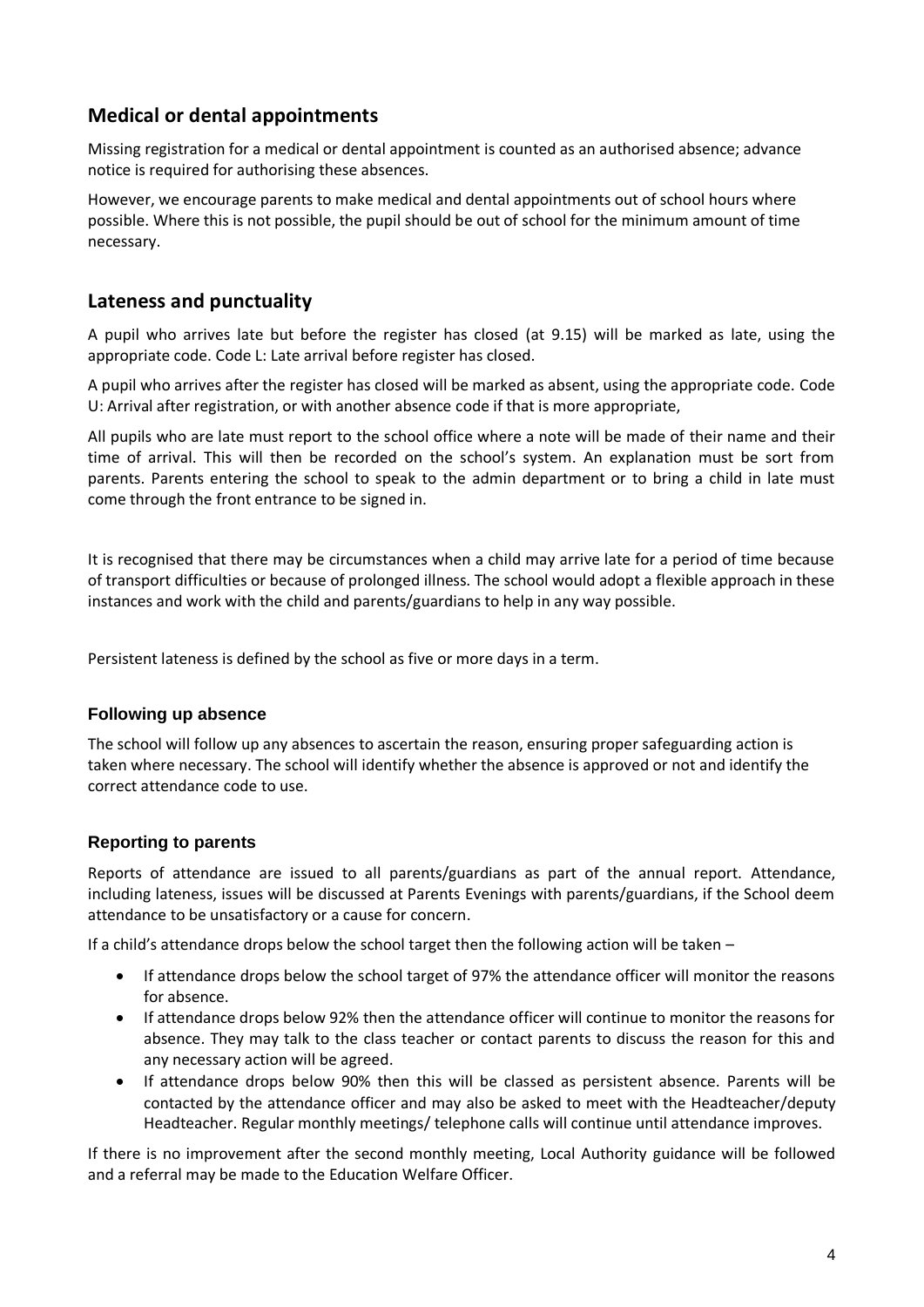# **Authorised and unauthorised absence**

#### **Granting approval for term-time absence**

Headteachers may not grant any leave of absence to pupils during term time unless they consider there to be 'exceptional circumstances'.

The school considers each application for term-time absence individually, taking into account the specific facts, circumstances and relevant context behind the request. A leave of absence is granted entirely at the Headteacher's discretion. The Headteacher will determine how many school days a child may be absent from school if the leave is granted. Before authorising an absence the Headteacher will consider: the impact on the pupil's progress, the pupil's annual attendance rate, whether the period of absence falls during any national tests or exams.

Valid reasons for **authorised absence** include:

- Illness and medical/dental appointments
- Close family bereavement

Parents/guardians are advised of the importance of their children attending school and are encouraged to take their holiday during the break periods. The DfE has specified that parents/guardians should not normally take children on holiday during term-time. There is **no** automatic entitlement in law to time off in school time. The school does not authorise absence for holidays. The school has a zero tolerance on term time leave.

Requests for absence during Year 6 will not be approved and is discouraged during Year 2.

Permission for absence may be granted in an emergency or for medical appointments, which are unavoidably in school time, provided a parent/guardian has made a request to the Headteacher by completing the Absence Request Form found on the School's website and sent it to School at least one day in advance of any medical appointment (unless made as an emergency appointment).

Please note that absence on the last day of term/early Friday closing counts as a full day if the pupil is not present for the taking of the register both in the morning and after lunch.

Should an absence occur when it has not been authorised, or no request has been made, this will be recorded as unauthorised.

#### **Contacting the school about anticipated absences:**

Parents/guardians should complete and send to the School the Absence Request Form found on the School's website. Permission for absence during term time will only be granted in exceptional circumstances, as determined by the Headteacher after taking into consideration the nature of the request received.

Any absences where permission has not been sought in advance will automatically be recorded as an unauthorised absence, even if it is an absence that would normally be approved.

Requests for absence should be made at least 4 weeks in advance of the requested first day of absence.

Parents/guardians should not book flights or hotels until permission for the absence has been granted by the Headteacher.

#### **Legal sanctions**

The school reserves the right to fine parents for the unauthorised absence of their child from school, where the child is of compulsory school age.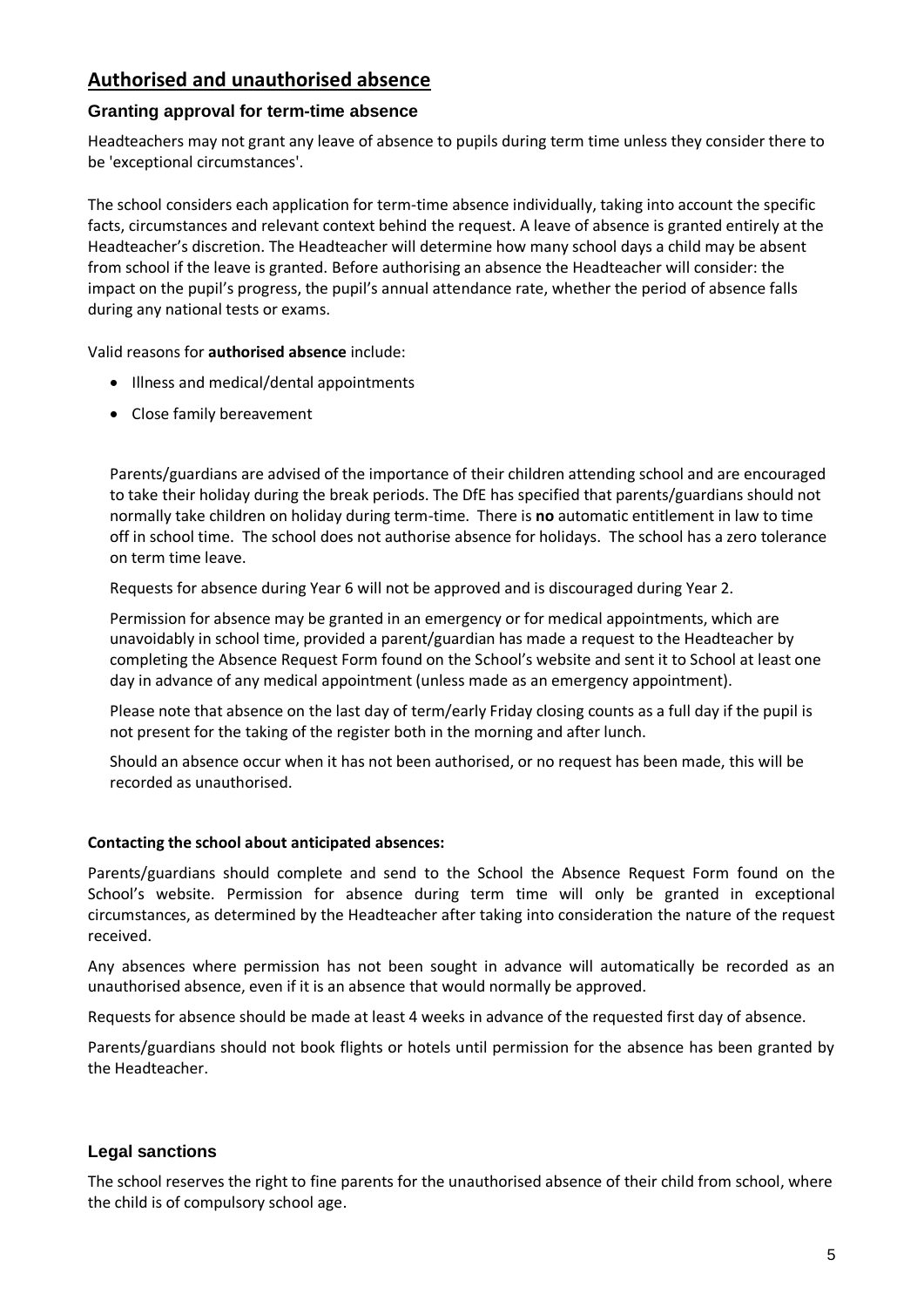The decision on whether or not to issue a penalty notice ultimately rests with the headteacher, following the local authority's code of conduct for issuing penalty notices. This may take into account:

- A number of unauthorised absences occurring within a rolling academic year
- One-off instances of irregular attendance, such as holidays taken in term time without permission
- Where an excluded pupil is found in a public place during school hours without a justifiable reason

# **Strategies for promoting attendance**

The most vital part of encouraging good attendance is to ensure that school is a place where the children want to come and learn: that the school is a place where the children are treated with respect and feel valued; a place where their needs are recognised and are being addressed; a place where all children can experience success within a rich, relevant and diversified curriculum.

It is clear that children alone cannot ensure their regular and punctual attendance at school. From the outset, parents are encouraged to take an active interest in the work of the School and to build and support their children's enthusiasm for attending school.

All staff make children aware of the importance of good attendance and children are praised for excellent attendance.

Regular assemblies, monthly class attendance certificates as well as information in newsletters ensure that all parents and children are aware of the school's attendance target and the reasons for good attendance and punctuality.

### **Attendance monitoring**

The attendance officer monitors all pupil absence on a monthly basis and ensures quick and early intervention is actioned if a problem is identified.

Identified pupils (those with an attendance below 90% or those identified as a cause for concern) will be monitored on a daily/weekly basis. The office staff have a priority call list and will ensure these children are called before 9.30 on their first day of absence, with no reason given and each day there after.

Children who are identified as a cause for concern may also have a member of staff designated to them to call daily if they are not in school or not on time. This member of staff will also be responsible for awarding praise when children are in school and arrive on time.

The persistent absence threshold is 10%. If a pupil's individual overall absence rate is greater than or equal to 10%, the pupil will be classified as a Persistent Absentee (PA). Absence at this level is doing considerable damage to any child's educational prospects and we need parents'/guardians fullest support and cooperation to tackle this. Any case that is seen to have reached the PA mark or is at risk of moving towards that mark is given priority and you will be informed of this immediately.

All PA pupils are tracked and monitored carefully through our pastoral system. This may also involve academic mentoring where absence affects attainment. It is the school's obligation to inform the Local Authority and the DfE of any child's attendance which falls with the PA parameters.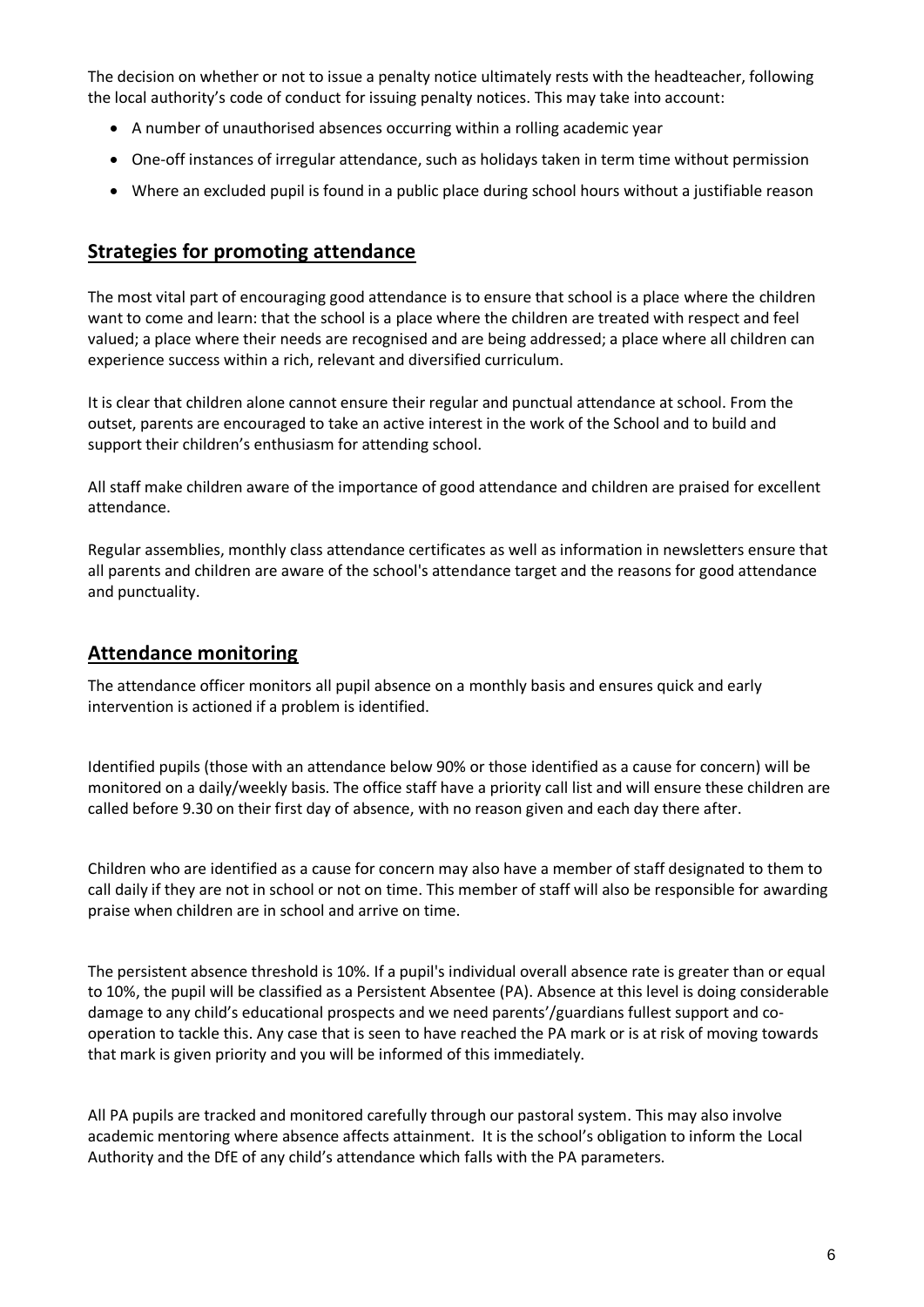Failing to attend school on a regular basis could be regarded as a safeguarding matter.

Pupil-level absence data is collected each term and published at national and local authority level through the DfE's school absence national statistics releases. The underlying school-level absence data is published alongside the national statistics. We compare our attendance data to the national average, and share this with governors.

# **Roles and responsibilities**

#### **The governing board**

The governing board is responsible for monitoring attendance figures for the whole school on a termly basis and will hold the Headteacher to account for the implementation of this policy.

#### **The Headteacher**

The Headteacher is responsible for ensuring this policy is implemented consistently across the school, and for monitoring school-level absence data and reporting it to governors.

The Headteacher also supports other staff in monitoring the attendance of individual pupils. The Headteacher and governors will make the decision to issue fixed-penalty notices.

#### **The attendance officer**

The attendance officer:

- Monitors attendance data at the school and individual pupil level
- Reports concerns about attendance of specific children to the Headteacher
- Works with Education Welfare Officers to tackle persistent absence
- Arranges calls and meetings with parents to discuss attendance issues
- Liaise with the Headteacher about issuing fixed-penalty notices

#### **Teachers**

All teachers are responsible for recording attendance on a daily basis, using the correct codes, and submitting this information to the school office.

All staff will encourage punctuality and good attendance and staff will liaise with home and other agencies about a pupil's attendance, when this is appropriate. Good attendance will be seen as an achievement in its own right and recognised as such.

Teachers will alert the Headteacher/ Deputy Headteacher if the school identifies patterns of behaviour in relation to attendance and punctuality which may not bring their attendance below 90%, but is still a cause for concern.

#### **Office staff**

Office staff are expected to take calls from parents about absence and record it on the school system.

# **Parents**

Ensuring children's regular attendance at school is parent's legal responsibility and permitting absence from school without a good reason creates an offence in law and may result in prosecution.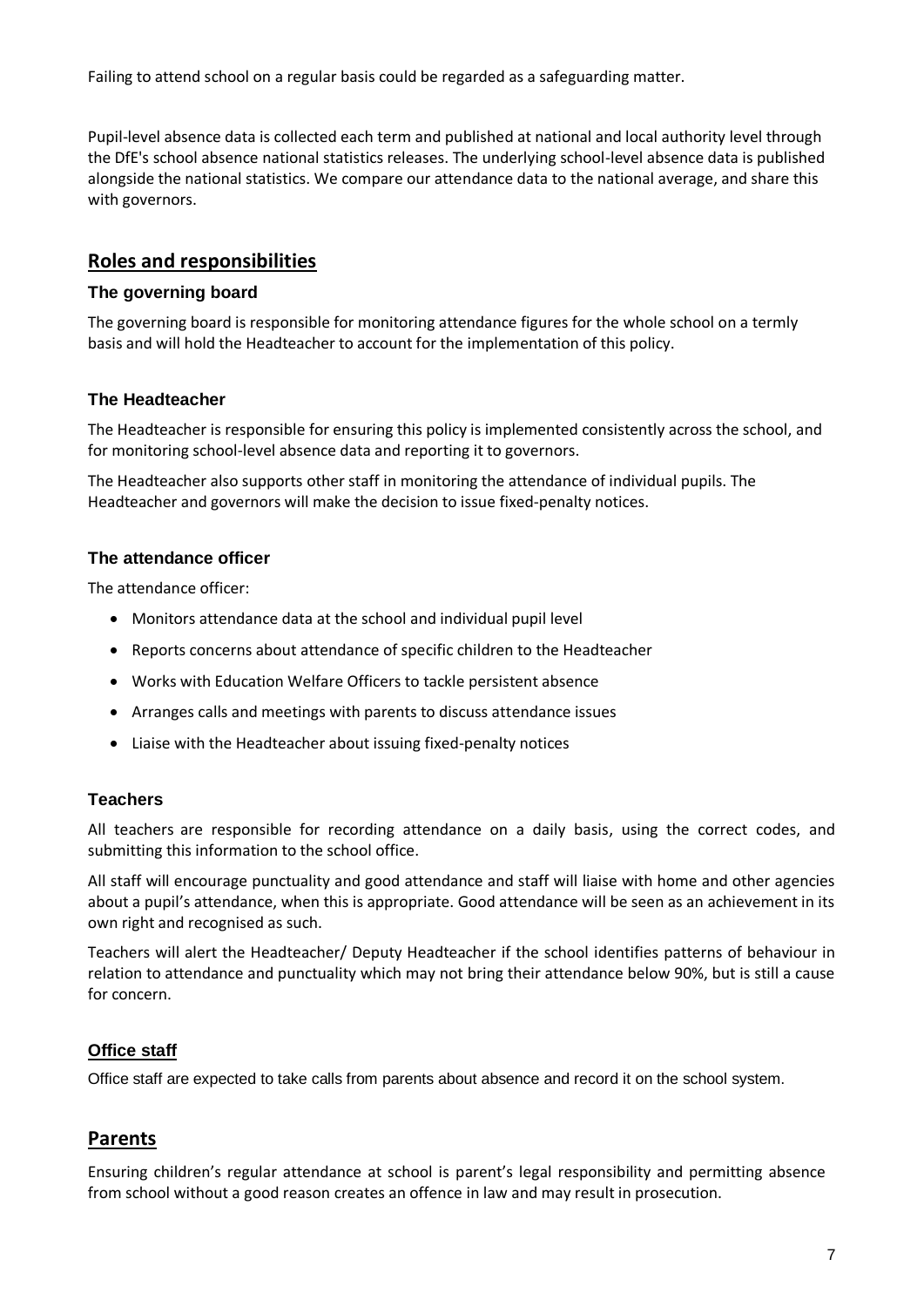A pupil should only be absent from school if the reason is 'unavoidable'.

Parents can support regular school attendance by:

-Making sure their child leaves for school with plenty of time to arrive on time.

-Supporting and encouraging their child by attending parent's evenings and other events.

-Contacting the school to discuss any concerns regarding their child's attendance.

-Working partnership with the school to resolve any issues that are impacting on their child's attendance.

# **Monitoring arrangements**

This policy will be reviewed [frequency] by the [job title]. At every review, the policy will be shared with the governing board.

# **9. Links with other policies**

This policy is linked to our child protection and safeguarding policy.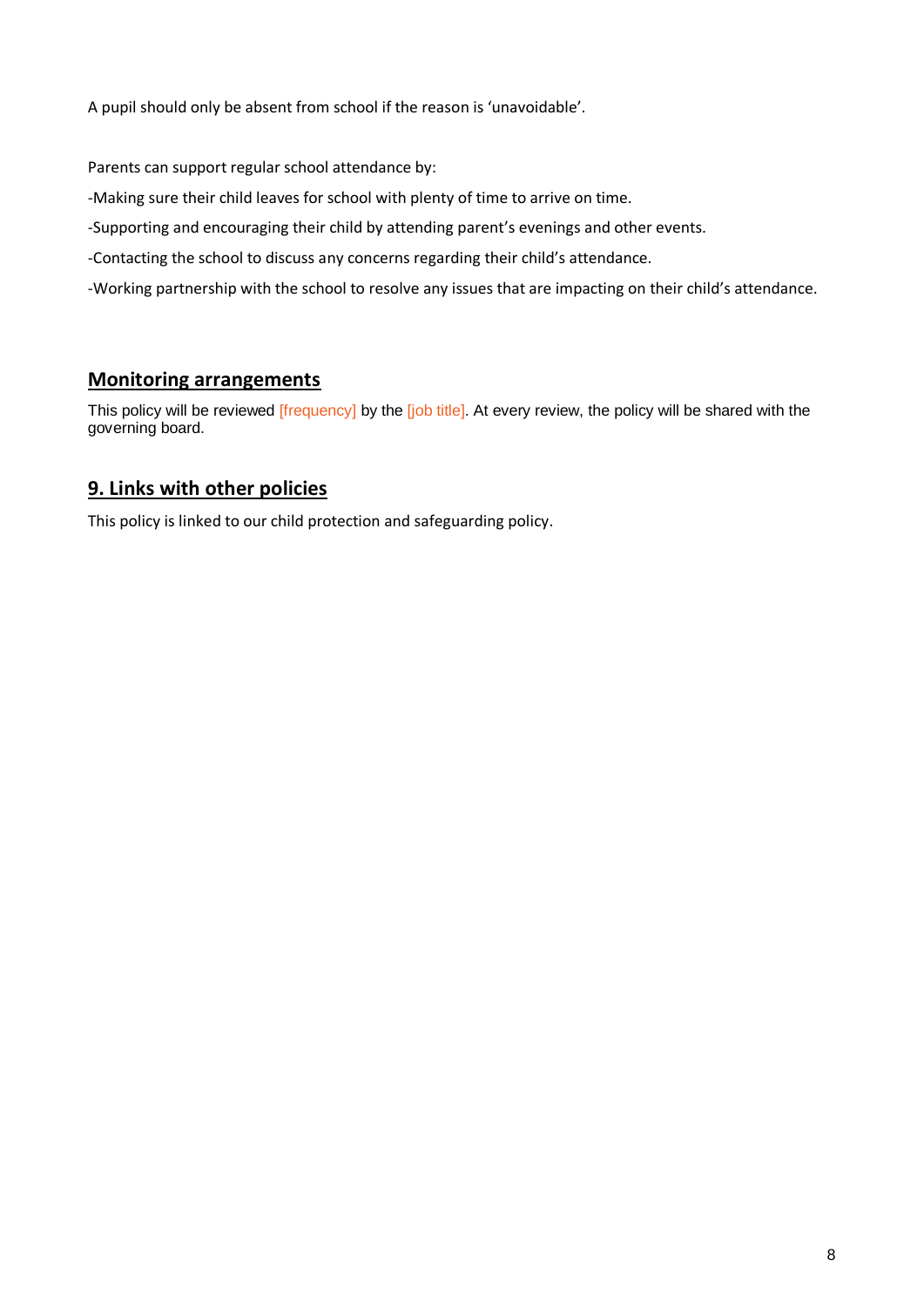# **Appendix 1: attendance codes**

| Code | <b>Definition</b>             | <b>Scenario</b>                                                                    |
|------|-------------------------------|------------------------------------------------------------------------------------|
| I    | Present (am)                  | Pupil is present at morning registration                                           |
| N    | Present (pm)                  | Pupil is present at afternoon registration                                         |
| L    | Late arrival                  | Pupil arrives late before register has closed                                      |
| В    | Off-site educational activity | Pupil is at a supervised off-site educational<br>activity approved by the school   |
| D    | Dual registered               | Pupil is attending a session at another setting<br>where they are also registered  |
| J    | Interview                     | Pupil has an interview with a prospective<br>employer/educational establishment    |
| P    | Sporting activity             | Pupil is participating in a supervised sporting<br>activity approved by the school |
| V    | Educational trip or visit     | Pupil is on an educational visit/trip organised, or<br>approved, by the school     |
| W    | Work experience               | Pupil is on a work experience placement                                            |

The following codes are taken from the DfE's guidance on school attendance.

| Code                      | <b>Definition</b>           | <b>Scenario</b>                                                               |  |
|---------------------------|-----------------------------|-------------------------------------------------------------------------------|--|
| <b>Authorised absence</b> |                             |                                                                               |  |
| C                         | Authorised leave of absence | Pupil has been granted a leave of absence due to<br>exceptional circumstances |  |
| Е                         | Excluded                    | Pupil has been excluded but no alternative<br>provision has been made         |  |
| н                         | Authorised holiday          | Pupil has been allowed to go on holiday due to<br>exceptional circumstances   |  |
|                           | <b>Illness</b>              | School has been notified that a pupil will be<br>absent due to illness        |  |
| M                         | Medical/dental appointment  | Pupil is at a medical or dental appointment                                   |  |